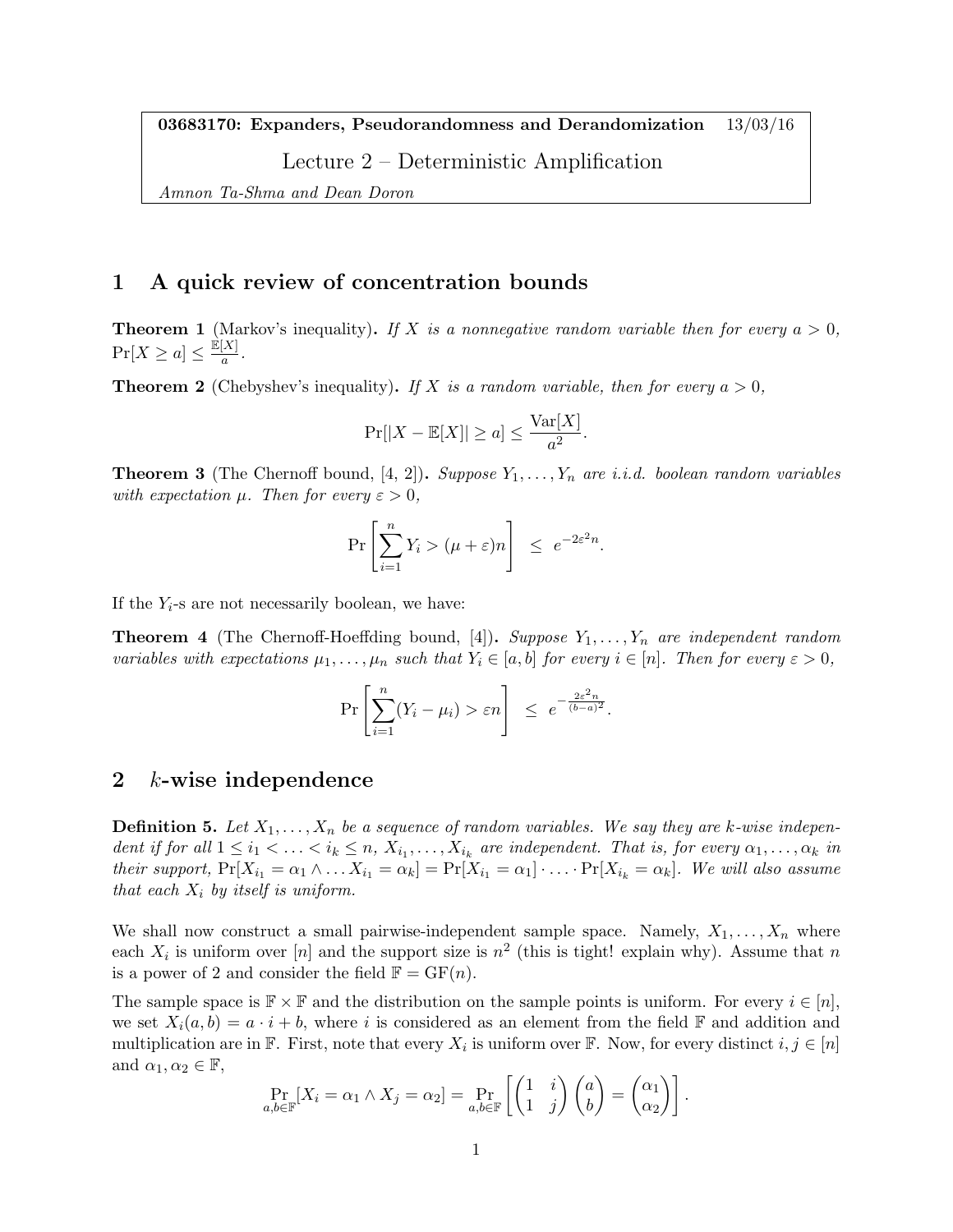As the determinant of  $\begin{pmatrix} 1 & i \\ 1 & i \end{pmatrix}$  $1 \quad j$ is nonzero,

$$
\Pr_{a,b\in\mathbb{F}}[X_i = \alpha_1 \wedge X_j = \alpha_2] = \frac{1}{|\mathbb{F}|^2} = \Pr_{a,b\in\mathbb{F}}[X_i = \alpha_1] \cdot \Pr_{a,b\in\mathbb{F}}[X_j = \alpha_2].
$$

To generalize the above construction for k-wise, the sample space is  $(a_0, \ldots, a_{k-1}) \in \mathbb{F}^k$  and  $x_i$  for  $i \in \mathbb{F}$  is  $X_i = \sum_{t=0}^{k-1} a_t i^t$ . It is not hard to see that this is indeed a k-wise independent sample space of size  $n^k$ .

What if we need  $X_1, \ldots, X_n$  to be boolean and k-wise independent? One way is to use the previous construction and truncate every element  $X_i$  to, say, its least significant bit. We thus have:

**Claim 6.** There exists an explicit distribution that is k-wise independent over  ${0,1}^n$  and has support size  $n^k$ .

*Proof.* Let  $\mathbb{F} = \{a_0, \ldots, a_{n-1}\}\$ be a field of size  $n = 2^q$ . It follows from the above discussion that the sample space  $D = \{Ay \mid y \in \mathbb{F}^k\} \subseteq \mathbb{F}^n$  is k-wise independent over  $\mathbb{F}$ , where A is the  $n \times k$ matrix for which  $A_{i,j} = a_{i-1}^{j-1}$  $i_{i-1}^{j-1}$  (why?). Note that A is the generator matrix of a Reed-Solomon code, and also known as the Vandermonde matrix of the field elements.

Consider the canonical representation of every field element  $a \in \mathbb{F}$  as a vector in  $\mathbb{F}_2^q$  $_2^q$ . Addition in  $\mathbb F$ is thus a simple addition over  $\mathbb{F}_2^q$  $_2^q$ , whereas multiplication in  $\mathbb F$  is a linear transformation. Namely,  $y \mapsto \alpha \cdot y$  in F corresponds to  $x \mapsto M_\alpha \cdot x$  in  $\mathbb{F}_2^q$  $q, q$ , where  $M_{\alpha} \in \mathbb{F}_2^{q \times q}$  $q^{\alpha}$ . Under this representation,  $Ay \in \mathbb{F}^n$  in mapped to  $\bar{A}x \in \mathbb{F}_2^{nq}$  $n_q$  such that  $x \in \mathbb{F}_2^{kq}$  $k_q$  encodes  $y_i$  in its *i*-th block and  $\bar{A} \in \mathbb{F}_2^{n_q \times k_q}$  $_2^{nq \times \kappa q}$  has  $M_{A_{i,j}}$  as its  $(i, j)$ -th sub-matrix.

Our new sample space,  $D' \subseteq \mathbb{F}_2^k$ , is obtained by restricting every vector in  $\{ \bar{A}x \mid x \in \mathbb{F}_2^{kq} \}$  $\left\{\begin{array}{c} kq \\ 2 \end{array}\right\}$  to n coordinates, e.g., by taking every other q coordinates. This specific construction corresponds to truncating every element of  $D$  to its least significant bit.

Take  $I \subseteq [nq]$  of size k that fits our restriction. As the corresponding rows in  $\overline{A}$  are independent, verify to yourself that indeed  $(\bar{A}x)$ <sub>I</sub> is uniform where x ranges over  $\mathbb{F}_2^{kq}$  $_2^{kq}$ . *D'* is of size  $2^{kq} = n^k$ , as desired.  $\Box$ 

In fact we can do better. We will see that for pairwise independence. The sample space is  $\{0,1\}^{\log n}$ and the distribution on the sample points is uniform. For every  $i \in \{0,1\}^{\log n}$ , we set  $X_i(a) =$  $\langle a, i \rangle$  mod 2. The sample space is of size n. We will prove in the exercise that this is indeed a pairwise independent sample space. In fact, this bound is also tight:

**Claim 7.** If  $X_1, \ldots, X_n$  are boolean random variables that are pairwise independent then the support size is at least n.

*Proof.* Consider the  $S \times n$  matrix describing the distribution. Consider every column as some  $v_i \in \mathbb{R}^S$ , where we map every  $b \in \{0,1\}$  to  $(-1)^b$ . We will show that the  $v_i$ -s are orthogonal and therefore independent, and this implies  $S \geq n$ .

For every  $i \neq j$ ,

$$
\langle v_i, v_j \rangle = |\{k \in [S] \mid (v_i)_k = (v_j)_k\}| - |\{k \in [S] \mid (v_i)_k \neq (v_j)_k\}|
$$
  
=  $|S| \cdot \Pr[v_i = v_j] - |S| \cdot \Pr[v_i \neq v_j] = 2|S| \left( \Pr[v_i = v_j] - \frac{1}{2} \right) = 0.$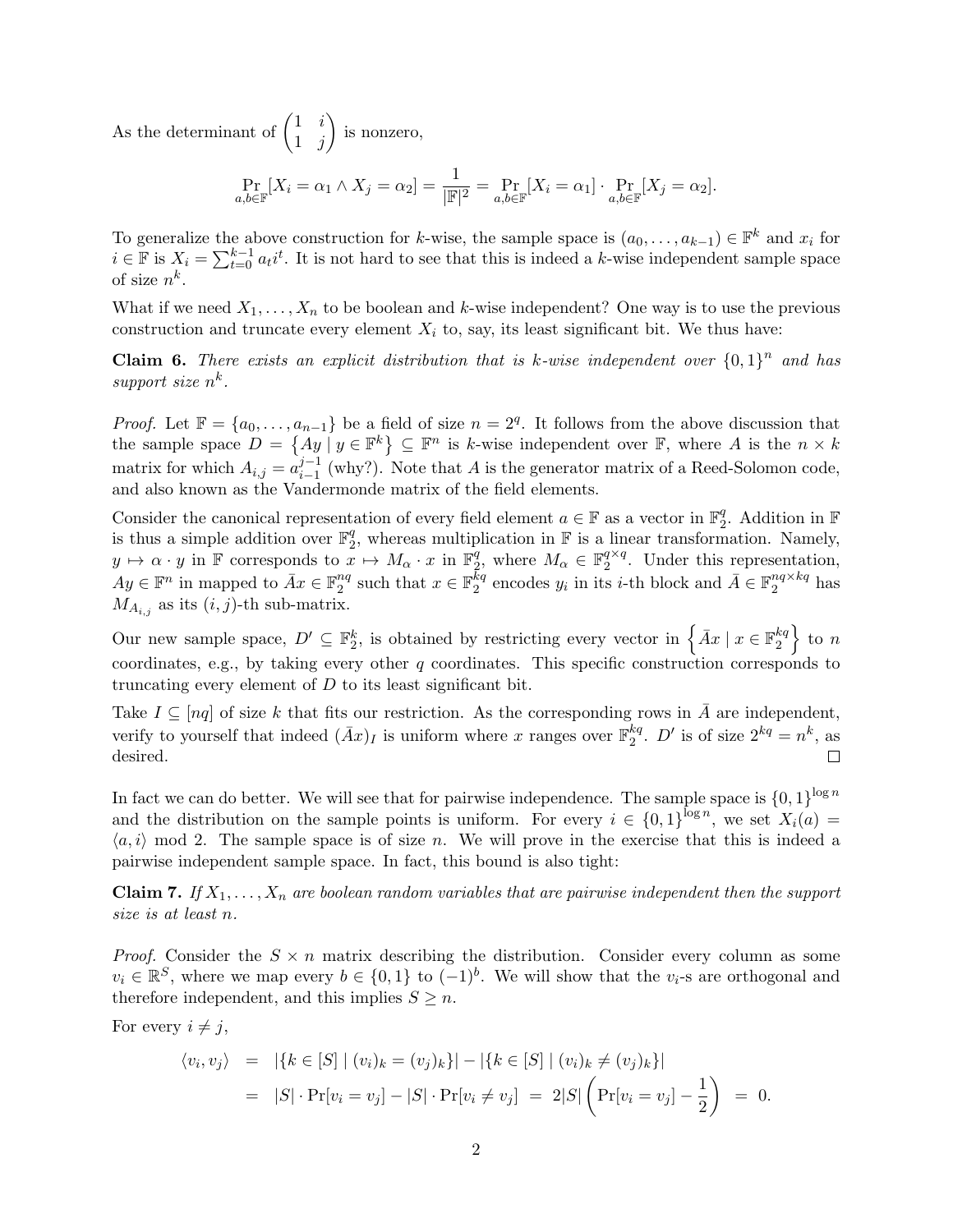In fact, a more general lower bound can be given:

**Theorem 8.** If  $X_1, \ldots, X_n$  are boolean random variables that are k-wise independent then the support size is at least  $\sum_{i=0}^{\lfloor \frac{k}{2} \rfloor} \binom{n}{i}$  $\binom{n}{i} \approx n^{\frac{k}{2}}$ .

Proof. As an exercise.

### 3 Deterministic amplification

Most of the material in this section (and a lot that is not in this section) is covered in a survey of Goldreich [3] and a monograph of Luby and Wigderson [5].

BPP is the class of decision problems solvable by a probabilistic Turing machine in polynomial time with a two-sided bounded error. RP and coRP are its one-sided variants. Formally:

**Definition 9.** For  $a < b$ , a language  $L \in BPP[a, b]$  if there exists a polynomial-time probabilistic  $TM M(x, y)$ , where:

- If  $x \in L$  then  $\Pr_u[M(x, y) = 1] \geq b$ .
- If  $x \notin L$  then  $\Pr_u[M(x, y) = 1] \leq a$ .

We denote  $BPP = BPP[\frac{1}{3}]$  $\frac{1}{3}, \frac{2}{3}$  $\frac{2}{3}$ ], RP = BPP $[0, \frac{1}{2}]$  $\frac{1}{2}$ ] and coRP = BPP[ $\frac{1}{2}$ ]  $\frac{1}{2}, 1].$ 

Suppose we have  $L \in BPP[a-\varepsilon, a+\varepsilon]$ , for some constant a and  $\varepsilon = \varepsilon(n)$ , accepted by a TM M that on input of length n uses  $t(n)$  random bits. If we run M k times, each time with fresh, independent, random bits and eventually output according to whether the average of k answers exceeded a, the error probability should decrease exponentially.

If we denote  $X_i$  as the answer in the *i*-th run, when  $x \in L$  we err if  $\frac{1}{k} \sum_{i=1}^k X_i < a$ . By Chernoff, the probability for this to happen is bounded by  $e^{-\Omega(\varepsilon^2 k)}$ . Likewise for  $x \notin L$ . Thus, to bring the error to  $\delta$ , we can take  $k = O(\frac{\log \frac{1}{\delta}}{\epsilon^2})$ . Thus, we can amplify any polynomially large gap  $\varepsilon = n^{-\alpha}$ to an exponentially small error  $\delta = 2^{-n^c}$  in polynomial time, and therefore also using polynomially many random bits. The question we ask is whether we can re-use random bits and reduce the error without using too many additional random bits.

Throughout, we are given x and a black-box access to  $M(x, y)$ . We are allowed to pick  $y_1, \ldots, y_T$ in some way, and answer according to  $M(x, y_1), \ldots, M(x, y_T)$ . Denote  $m = |y|$ . So far we have seen that with independent trials, with T queries and  $mT$  random coins we can amplify  $(\frac{1}{2} - \varepsilon, \frac{1}{2} + \varepsilon)$ to  $(\delta, 1-\delta)$  error with  $T = O(\frac{1}{\epsilon^2})$  $\frac{1}{\varepsilon^2} \log \frac{1}{\delta}$ ).

#### 3.1 Via pair-wise independence

Let us start with  $k = 2$ . Pick  $y_1, \ldots, y_T$  from a pairwise independent distribution where each  $y_i$  is uniform over  $\Sigma = \{0,1\}^m$ . For every  $i \in [T]$ , let  $Y_i$  be the boolean random variable that is 1 iff

 $\Box$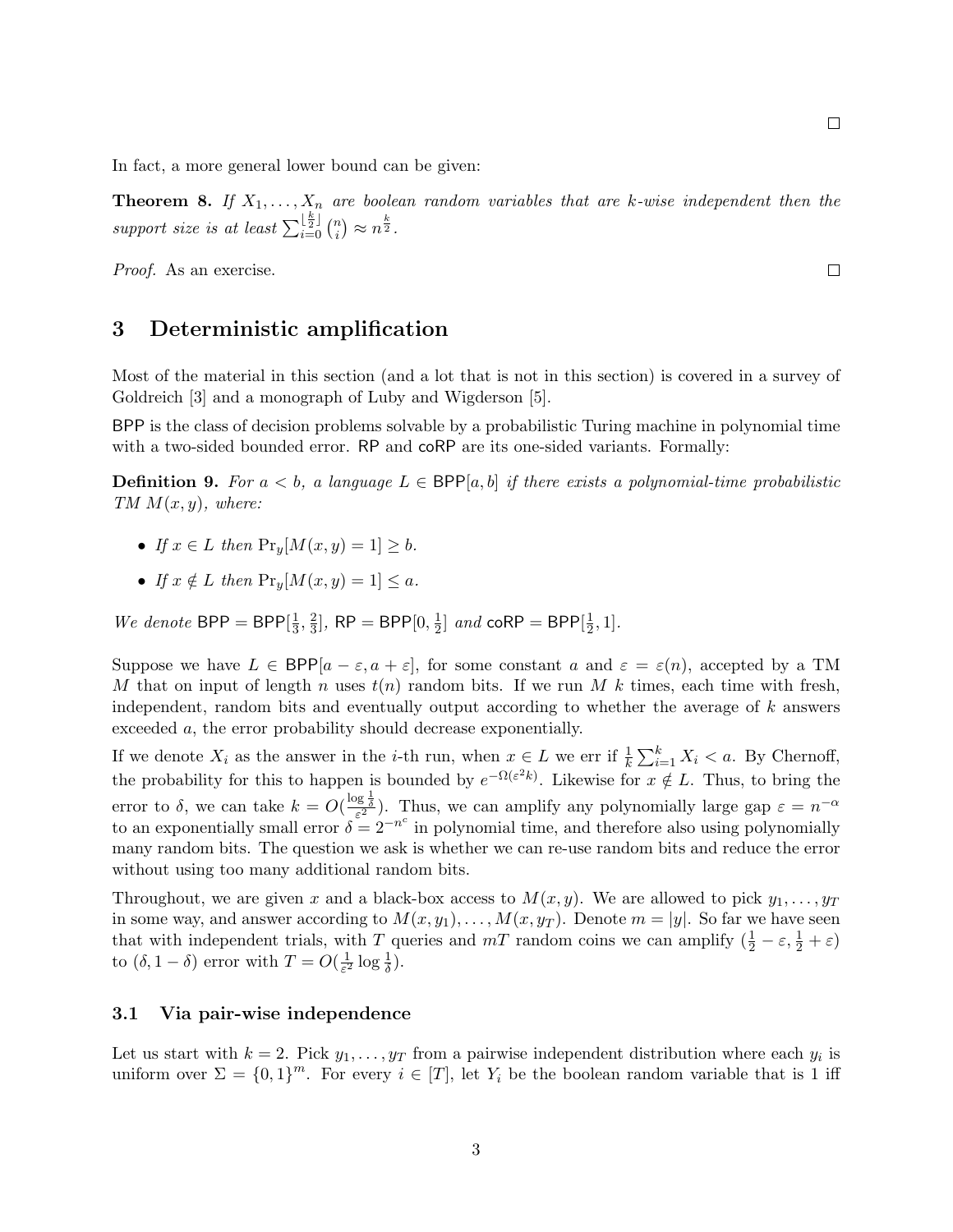$M(x, y_i)$  answered correctly. Denote  $\mu_i = \mathbb{E}[Y_i] \ge \frac{1}{2} + \varepsilon$ . We answer according to the median of the T trials. By Chebyshev and pairwise independence,

$$
\begin{array}{rcl}\n\Pr[\text{we are wrong}] & \leq & \Pr\left[\left|\sum_{i=1}^{T}Y_{i}-\mu_{i}\right|\geq\varepsilon T\right] \\
& \leq & \frac{\text{Var}[\sum_{i}Y_{i}]}{\varepsilon^{2}T^{2}} \leq & \frac{\left(\frac{1}{2}-\varepsilon\right)\left(\frac{1}{2}+\varepsilon\right)}{\varepsilon^{2}T} \leq & \frac{1}{\varepsilon^{2}T} = \delta.\n\end{array}
$$

We thus choose  $T = \frac{1}{c^2}$  $\frac{1}{\varepsilon^2 \delta}$ . The sample space is of size at most  $2^{2m}$  so overall  $2m$  random coins are used. If we want to amplify a non-negligible gap to a constant gap, it is sufficient to use pairwise independence.

#### 3.2 Via k-wise independence

We proceed with  $k = 4$ . For every  $i \in [T]$ , let  $X_i$  be the output of the *i*-th run and let  $X = \sum_i X_i$ ,  $\mu_i = \mathbb{E}[X_i]$  and  $\mu = \sum_i \mu_i$ . By Markov,

$$
\Pr[|X - \mu| \ge A] \le \Pr[(X - \mu)^4 \ge A^4] \le \frac{\mathbb{E}[(X - \mu)^4]}{A^4}.
$$

Denote  $Z_i = X_i - \mu_i$ ,  $\mathbb{E}[Z_i] = 0$ . By linearity,

$$
\mathbb{E}[(X-\mu)^4] = \mathbb{E}[(\sum_i Z_i)^4] = \sum_{i_1,i_2,i_3,i_4} \mathbb{E}[Z_{i_1}Z_{i_2}Z_{i_3}Z_{i_4}].
$$

By four-wise independence, whenever all  $i_1, i_2, i_3, i_4$  are different,  $\mathbb{E}[Z_{i_1}Z_{i_2}Z_{i_3}Z_{i_4}] = E[Z_{i_1}] \cdot E[Z_{i_2}] \cdot E[Z_{i_3}]$  $E[Z_{i_3}] \cdot E[Z_{i_3}]$ . However, for every i,  $E[Z_i] = 0$ , and so the term vanishes. In fact, this is true for every term  $i_1, i_2, i_3, i_4$  in which some term appears with an odd power. Thus, the only terms that survive are those where every term appears an even number of times. Thus,

$$
\mathbb{E}[(X-\mu)^4] = \sum_a \mathbb{E}[Z_a^4] + {4 \choose 2} \sum_{1 \le a < b \le T} \mathbb{E}[Z_a^2] \mathbb{E}[Z_b^2]
$$
  

$$
= \sum_a \mathbb{E}[Z_a^4] + {4 \choose 2} \sum_{1 \le a < b \le T} \text{Var}[Z_a] \text{Var}[Z_b].
$$

As for every i,  $\text{Var}[Z_i] = \mu_i(1 - \mu_i) \leq 1$ ,

$$
\mathbb{E}[(X-\mu)^4] \leq T + \binom{4}{2}\binom{T}{2} \leq 4T^2.
$$

We then obtain:

$$
\begin{array}{rcl}\n\Pr[\text{we are wrong}] & \leq & \Pr\left[\left|\sum_{i=1}^{T} Y_i - \mu_i\right| \geq \varepsilon T\right] \\
& \leq & \frac{\mathbb{E}[(X-\mu)^4]}{\varepsilon^4 T^4} \leq \frac{4T^2}{\varepsilon^4 T^4} = \frac{4}{\varepsilon^4 T^2} = \delta.\n\end{array}
$$

So, with four-wise independence, we get an error of  $O(T^{-2})$ . Specifically, we take  $T = \frac{2}{s^2}$  $rac{2}{\varepsilon^2}\sqrt{\frac{1}{\delta}}$  $\frac{1}{\delta}$ . For arbitrary 2k-independence, similar analysis shows that the error decreases like  $O(T^{-k})$ .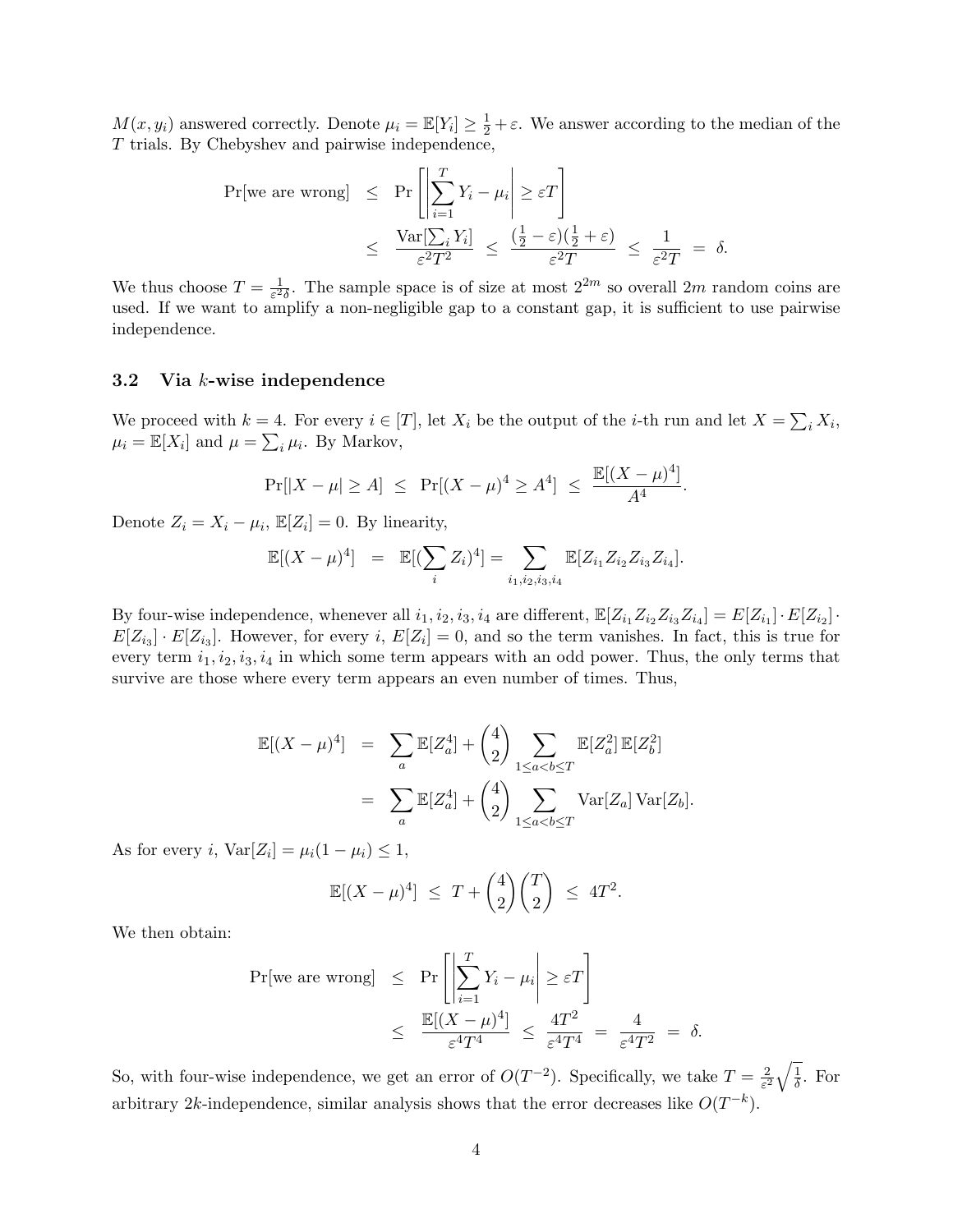**Lemma 10.** Let X be the average of T k-wise independent random variables for an even integer k, and let  $\mu = \mathbb{E}[X]$ . Then,

$$
\Pr[|X - \mu| \ge \varepsilon] \le \left(\frac{k^2}{4T\varepsilon^2}\right)^{\frac{k}{2}}.
$$

The situation we have so far:

Table 1: Amplifying  $(\frac{1}{2} - \varepsilon, \frac{1}{2} + \varepsilon)$  to  $(\delta, 1 - \delta)$  if r random bits are initially required

|                        | Number of samples                                 | Number of random bits                                          |
|------------------------|---------------------------------------------------|----------------------------------------------------------------|
| Truly random           |                                                   | $r \cdot O(\frac{\log \frac{1}{\delta}}{c^2})$                 |
| $k$ -wise independence | $O(\frac{1}{\varepsilon^2} \frac{k^2}{\delta k})$ | $O(kr + k \log \frac{1}{\varepsilon} + \log \frac{1}{\delta})$ |
| Pairwise independence  |                                                   | $O(r + \log \frac{1}{\delta \epsilon})$                        |

#### 3.3 Via expanders

We start with a one-sided error  $(0, \alpha)$  algorithm. With full independence,  $O(\frac{1}{\alpha})$  $\frac{1}{\alpha} \log \frac{1}{\delta}$  trials are sufficient (Check, and compare to the two sided error). Now, consider an expander  $G = (V =$  ${0,1}^m$ , E) with a constant degree D and a constant  $\lambda = \min\{\lambda_2(G), -\lambda_{|V|}(G)\} < 1$ .

The construction: Choose  $y_1$  uniformly at random and take a random walk on G of length  $T-1$ to obtain  $y_2, \ldots, y_T$ . Accept iff one of  $M(x, y_i)$  accepted. Fix  $x \in \{0, 1\}^n$ . If  $x \notin L$  then we always reject, so we assume from now on that  $x \in L$ . Let  $Bad \subseteq \{0,1\}^m$  be the set of strings that are bad for x. That is,  $Bad = \{y \in \{0,1\}^m | M(x,y) = 0\}$ . Thus,

$$
Pr[we are wrong] = Pr\left[\bigwedge_{i=1}^{T} (y_i \in Bad)\right].
$$

Then:

Theorem 11. Using our above notations,

$$
\Pr\left[\bigwedge_{i=1}^T (y_i \in Bad)\right] \leq (\beta + (1 - \beta)\lambda)^T,
$$

where  $\beta = \frac{|Bad|}{|V|}$  $\frac{|\overline{U}^{aa}|}{|V|}$  .

In our case,  $\beta \le \alpha$  and  $(\beta+(1-\beta)\lambda) = 1-(1-\lambda)(1-\beta) < 1$ . Thus, with  $m+\log D\cdot(T-1) = m+O(T)$ random coins we can amplify, say,  $(0, \frac{1}{2})$  $(\frac{1}{2})$  to  $(0, 1 - 2^{-\Omega(T)})$ .

*Proof.* The proof has two main components. First, we need to translate the condition  $\bigwedge_{i=1}^{T} (y_i \in$ Bad) to an algebraic terminology, and then we analyze it.

The translation to algebraic terminology. Let  $M$  be the transition matrix of  $G$  and denote  $|V| = 2^m = N$ . Pick  $y_1 \in V$  uniformly at random. That is, the initial distribution over the vertices is  $u=\frac{1}{N}$  $\frac{1}{N}$ **1**<sub>N</sub>. Define an  $N \times N$  diagonal matrix B with  $B[y, y] = 1$  if  $y \in Bad$  and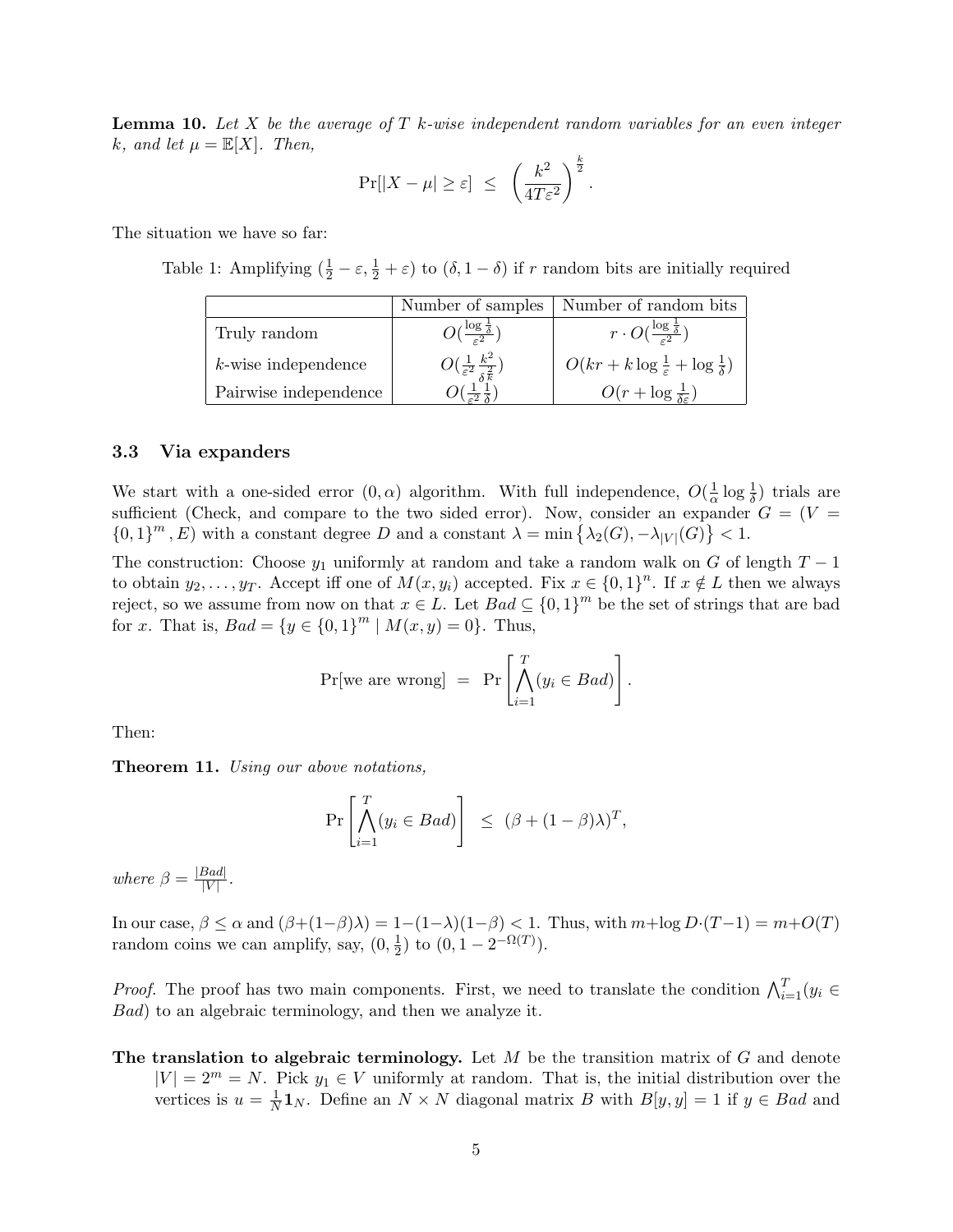0 otherwise. In this terminology,  $\langle 1, Bu \rangle$  is the probability a random element belongs to BAD (and so is  $\beta$ ).  $|\langle 1, BMBu \rangle|$  is the probability in a random walk of length two, both samples belong to BAD. Similarly,  $|\langle 1,(BM)^kBu \rangle|$  is the probability in a random walk of length  $k + 1$  the walk is confined to the set  $BAD$ , i.e., all samples belong to  $BAD$ .

Reducing the analysis to understanding a single step : As B is a projection,  $B^2 = B$ , and so  $(BM)^kBu = (BMB)^kBu$ . Also, the vector is supported only on coordinates from Bad, Cauchy-Schwartz implies

$$
|\langle \mathbf{1}, (BMB)^T B u \rangle| \leq \sqrt{\beta N} \| (BMB)^T B u \|_2
$$

and since  $||AB||_2 \le ||A||_2 ||B||_2$ ,

$$
\begin{array}{rcl} \left| \langle \mathbf{1}, (BMB)^T B u \rangle \right| & \leq & \sqrt{\beta N} \left\| BMB \right\|_2^T \left\| B u \right\|_2 \\ & = & \sqrt{\beta N} \sqrt{\frac{\beta}{N}} \left\| BMB \right\|_2^T \\ & = & \beta \left\| BMB \right\|_2^T \leq \left\| BMB \right\|_2^T. \end{array}
$$

Summing up, it is enough to show  $||BMB||_2 < 1$ , i.e., it is enough to analyze a single step.

Thus, we are left with analyzing a single step. We will show,  $||BMB||_2 \leq \beta + (1 - \beta)\lambda$ .

Claim 12 ([6], Proposition 3.2). Let G be an undirected regular graph on n vertices, with  $\lambda =$  $\min\left\{\lambda_2(G), -\lambda_{|V|}(G)\right\}$  and its transition matrix is B. Then,  $B = (1 - \lambda)J + \lambda E$  for some E with  $||E||_2 \leq 1$  and J that is the normalized all-ones matrix. I.e., B is a convex combination of J (that corresponds to a completely random walk) and  $E$  (that is some arbitrary error matrix).

*Proof.* The first eigenvector of B is u the all one vector (possibly normalized) with eigenvalue 1. u is also an eigenvector of J with eigenvalue 1. We conclude that u is a common eigenvector of  $B, J$ and E and with eigenvalue 1 for all of them (Check!).

What about vectors in the orthogonal complement? Let  $W^{\perp}$  denote all vectors perpendicular to x, i.e., all x such that  $\langle x, u \rangle = 0$ . Then  $Jx = 0$  (Why?). Also,  $W^{\perp}$  is invariant under B (Why?). Thus,  $W^{\perp}$  is invariant also under E (Why?).

Thus, to bound the norm of E, it is enough to limit attention to  $W^{\perp}$ . For  $v \in W^{\perp}$ ,  $||Ev|| =$  $\frac{1}{\lambda} || Av || \leq \frac{\lambda}{\lambda} || v || = || v ||$ . Thus,  $|| E ||_2 \leq 1$ . 1 П

Now, let us express BMB in this decomposition. We get

$$
BMB = B((1 - \lambda)J + \lambda E)B = (1 - \lambda)BJB + \lambda BEB
$$

The BJB part is the part corresponding to a true random walk step, the other part is "junk", and indeed we easily see that  $||BEB||_2 \le ||B||_2 ||E||_2 ||B||_2 \le 1$ . Thus, we are now reduced to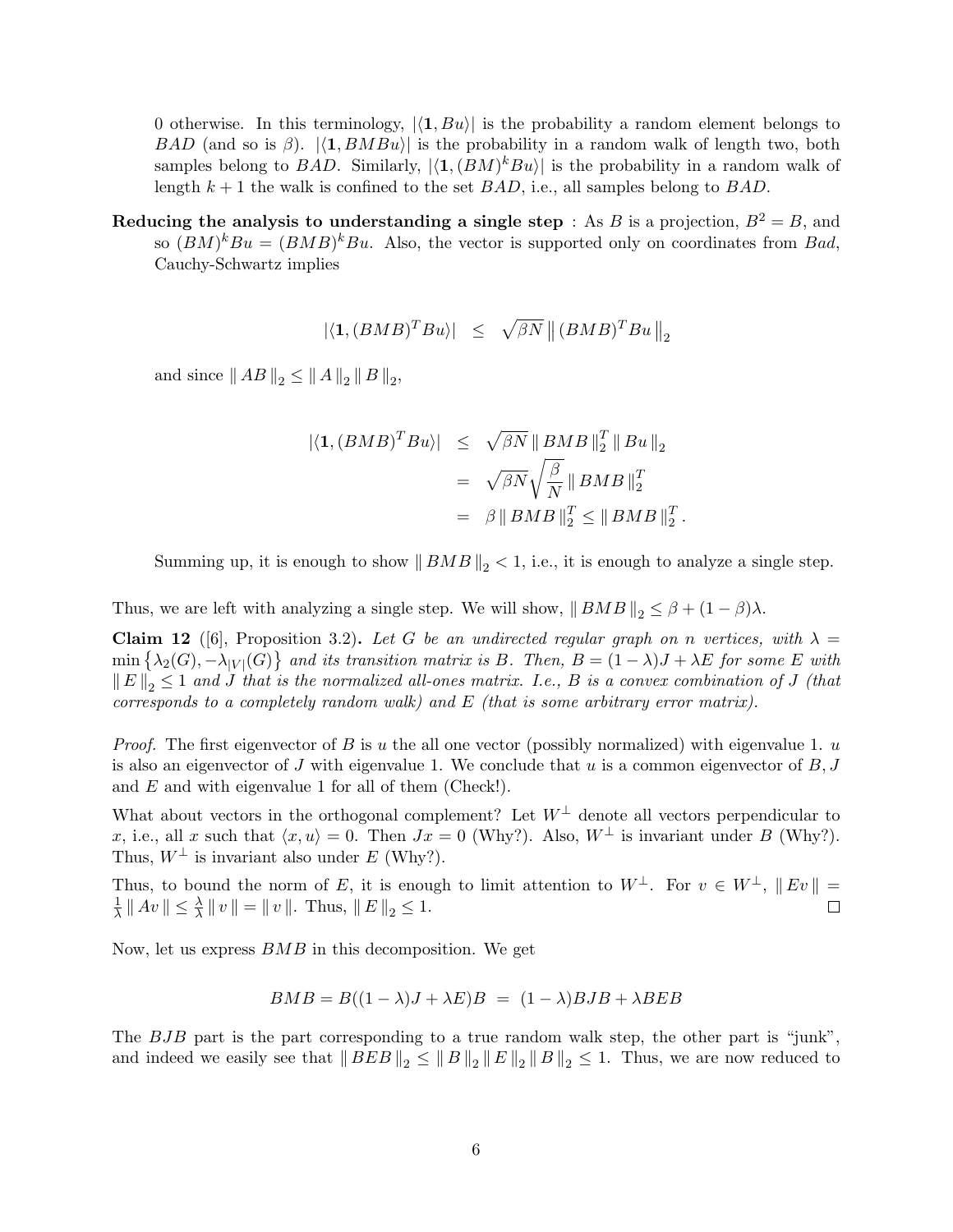analyzing  $BJB$ , i.e., one true random walk step. For any  $x \neq 0$ ,  $x = \sum_i x_i e_i$ . Then,  $(BJBx)[i] =$ 1  $\frac{1}{N} \sum_{i \in Bad} x_i$  if  $i \in Bad$  and 0 otherwise (check!). Thus, by Cauchy-Schwarz,

$$
\left\|\,BJBx\,\right\|_2 = \sqrt{\beta N \left(\frac{1}{N} \sum_{i \in Bad} x_i\right)^2} = \sqrt{\frac{\beta}{N}} \sum_{i \in Bad} x_i \le \sqrt{\frac{\beta}{N}} \sqrt{\beta N} \left\|\,x\,\right\|_2 = \beta,
$$

 $\Box$ 

which completes the proof.

The two-sided error case is along the same ideas, but a bit more complicated. The analysis may use the useful expander Chernoff bound.

**Theorem 13.** Let G be an undirected D-regular graph with  $1 = \lambda_1 > \lambda_2 \geq \ldots \geq \lambda_n$  and spectral gap  $1 - \overline{\lambda}$  and let  $f_i : V \to [0,1]$  for  $i \in [T]$ . Take a random walk  $v_1, \ldots, v_T$  and let  $X_i$  be the random variable  $f_i(v_i)$ . Denote  $\mu_i = \mathbb{E}[X_i]$  and  $\bar{\mu} = \frac{1}{l}$  $\frac{1}{T} \sum_i \mu_i$ . Then,

$$
\Pr\left[\left|\frac{1}{T}\sum_{i}X_{i}-\bar{\mu}\right|\geq \varepsilon\right] \leq 2e^{-\frac{1}{4}(1-\bar{\lambda})\varepsilon^{2}T}.
$$

We can then add the expander walk technique to our table, obtaining:

Table 2: Amplifying  $(\frac{1}{2} - \varepsilon, \frac{1}{2} + \varepsilon)$  to  $(\delta, 1 - \delta)$  if r random bits are initially required

|                        | Number of samples                                             | Number of random bits                                          |
|------------------------|---------------------------------------------------------------|----------------------------------------------------------------|
| Truly random           | $O(\frac{\log \frac{1}{\delta}}{\epsilon^2})$                 | $r \cdot O(\frac{\log \frac{1}{\delta}}{\epsilon^2})$          |
| Expander walk          | $O(\frac{\log \frac{1}{\delta}}{\epsilon^2})$                 | $r + O(\frac{\log \frac{1}{\delta}}{\epsilon^2})$              |
| $k$ -wise independence | $O(\frac{1}{\varepsilon^2} \frac{k^2}{\delta^{\frac{2}{k}}})$ | $O(kr + k \log \frac{1}{\varepsilon} + \log \frac{1}{\delta})$ |
| Pairwise independence  |                                                               | $O(r + \log \frac{1}{\delta \epsilon})$                        |

#### 3.4 Via dispersers

We continue with the one-sided error. Let  $E: [N] \times [T] \to [M]$  be a  $(K, \alpha)$  seeded disperser. The construction: Pick  $\bar{y} \in [N]$  uniformly at random and for every  $i \in [T]$  choose  $y_i = E(\bar{y}, i)$ . As usual, accept if and only if some  $M(x, y_i)$  accepts.

Suppose we start with a  $(0, \alpha)$  error algorithm. If  $x \notin L$  then we always reject. If  $x \in L$  let  $Good = \{y \in [M] \mid M(x, y) = 1\},$  so  $|Good| \ge \alpha \cdot 2^m$ . Let B be the set

$$
B = \{ \bar{y} \mid \Gamma(\bar{y}) \cap Good = \emptyset \}.
$$

By the disperser property  $|B| < K$  (Why?? This is the central point of the proof, so if you don't see it, insist on it until you see it). We reject iff we sampled  $\bar{y} \in B$ . Thus,

$$
\Pr[\text{we reject}] \ \leq \ \frac{K}{N}.
$$

The number of random coins used is  $log N$ . Say  $\alpha = \frac{1}{2}$  $\frac{1}{2}$ . An optimal disperser exists with  $T =$  $O(\ln \frac{N}{K})$ , so  $O(\log \frac{1}{\delta})$  samples are sufficient to amplify the error to  $(0, 1 - \delta)$ .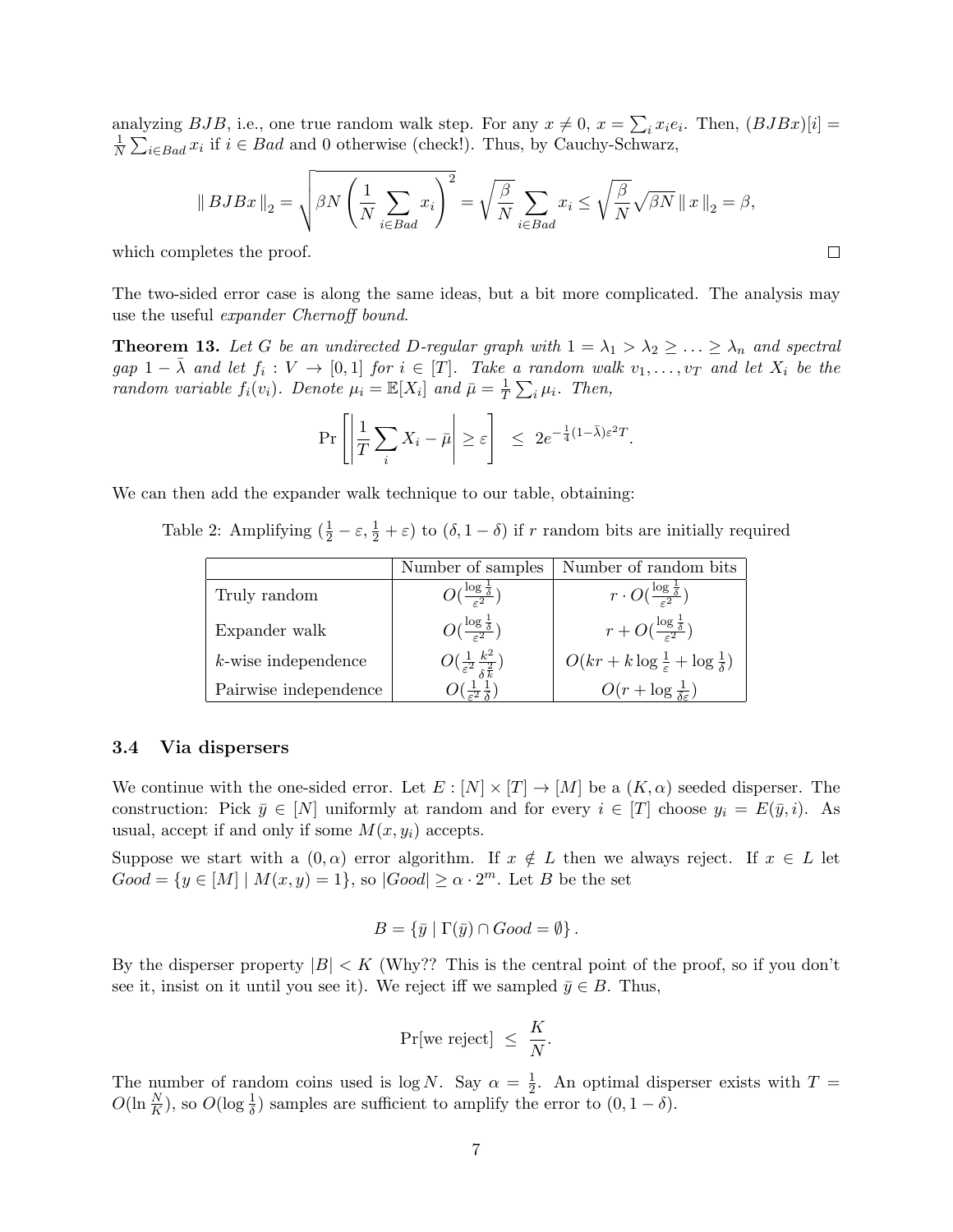The comparison for one-sided error is given by:

Table 3: Amplifying  $(0, \varepsilon)$  to  $(\delta, 1 - \delta)$  if r random bits are initially required

|                     | Number of samples                                | Number of random bits                                    |
|---------------------|--------------------------------------------------|----------------------------------------------------------|
| Truly random        | $O(\frac{1}{\varepsilon} \log \frac{1}{\delta})$ | $r \cdot O(\frac{1}{\varepsilon} \log \frac{1}{\delta})$ |
| Expander walk       | $O(\frac{1}{\varepsilon} \log \frac{1}{\delta})$ | $r + O(\frac{1}{\varepsilon} \log \frac{1}{\delta})$     |
| Disperser (optimal) | $O(\frac{1}{\varepsilon} \log \frac{1}{\delta})$ | $r + O(\log \frac{\varepsilon}{\delta})$                 |

#### 3.5 Via extractors

We return to the two-sided case, and assume that we start with an  $(\frac{1}{2} - \varepsilon, \frac{1}{2} + \varepsilon)$  error algorithm. Let  $E: [N] \times [T] \to [M]$  be a  $(k, \varepsilon)$  extractor. The construction: Pick  $\bar{y} \in [N]$  uniformly at random and for every  $i \in [T]$  choose  $y_i = E(\bar{y}, i)$ . Accept if and only if the majority of the  $M(x, y_i)$  accepted.

Fix x and let  $Good = \{y \in [M] \mid M(x, y)$  answers correctly}. We know that  $\mu(Good) \geq \frac{1}{2} + \varepsilon$ . Let  $Bad = \{ \bar{y} \in [N] \mid \Pr_{i \in [T]} [E(\bar{y}, i) \in Good] < \frac{1}{2} \}$  $\frac{1}{2}$ . That is,  $\bar{y} \in Bad$  if and only if the majority is incorrect and we err. Assume to the contrary that  $|Bad| \geq 2^k = K$  and let  $X_B$  be the uniform distribution over Bad, so  $H_{\infty}(X_B) \geq k$ . On one hand, we have  $|E(X_B, U_t) - U_m| \leq \varepsilon$ . On the other hand, note that

$$
\Pr_{\bar{y}\in Bad, i\in[T]}[E(\bar{y}, i) \in Good] < \frac{1}{2},
$$

and as  $\mu(Good) \geq \frac{1}{2} + \varepsilon$ , we have that  $|E(X_B, U_T) - U_M| < \varepsilon$ , in contradiction.

Thus,  $|Bad| < K$  so the probability that we pick a bad  $\bar{y}$  is again at most  $\frac{K}{N} = \delta$ . The number of random coins used is log N.

Say  $\varepsilon = \frac{1}{6}$  $\frac{1}{6}$ . An optimal extractor exists with  $T = O(\ln \frac{N}{K})$ , so  $O(\log \frac{1}{\delta})$  samples are sufficient to amplify the error to  $(\delta, 1 - \delta)$ , assuming  $M = O(KT)$ . Observe our final comparison:

Table 4: Amplifying  $(\frac{1}{2} - \varepsilon, \frac{1}{2} + \varepsilon)$  to  $(\delta, 1 - \delta)$  if r random bits are initially required

|                        | Number of samples                                             | Number of random bits                                          |
|------------------------|---------------------------------------------------------------|----------------------------------------------------------------|
| Truly random           | $O(\frac{\log \frac{1}{\delta}}{2})$                          | $r \cdot O(\frac{\log \frac{1}{\delta}}{\epsilon^2})$          |
| Extractor (optimal)    | $O(\frac{\log \frac{1}{\delta}}{\varepsilon^2})$              | $r + O(\log \frac{1}{\delta})$                                 |
| Expander walk          | $O(\frac{\log \frac{1}{\delta}}{\epsilon^2})$                 | $r + O(\frac{\log \frac{1}{\delta}}{\epsilon^2})$              |
| $k$ -wise independence | $O(\frac{1}{\varepsilon^2} \frac{k^2}{\delta^{\frac{2}{k}}})$ | $O(kr + k \log \frac{1}{\varepsilon} + \log \frac{1}{\delta})$ |
| Pairwise independence  |                                                               | $O(r + \log \frac{1}{\delta \epsilon})$                        |

## 4 Approximating frequency moments in small space

**Definition 14.** A family  $\mathcal{H} \subseteq [n] \to \Sigma$  is a k-universal family of hash functions if for any  $1 \leq$  $i_1 < \ldots < i_k \leq n$ , for all  $\sigma_1, \ldots, \sigma_k \in \Sigma$ ,

$$
\Pr_{h \in \mathcal{H}}[h(i_1) = \sigma_1 \wedge \ldots h(i_k) = \sigma_k] = \frac{1}{|\Sigma|^k}.
$$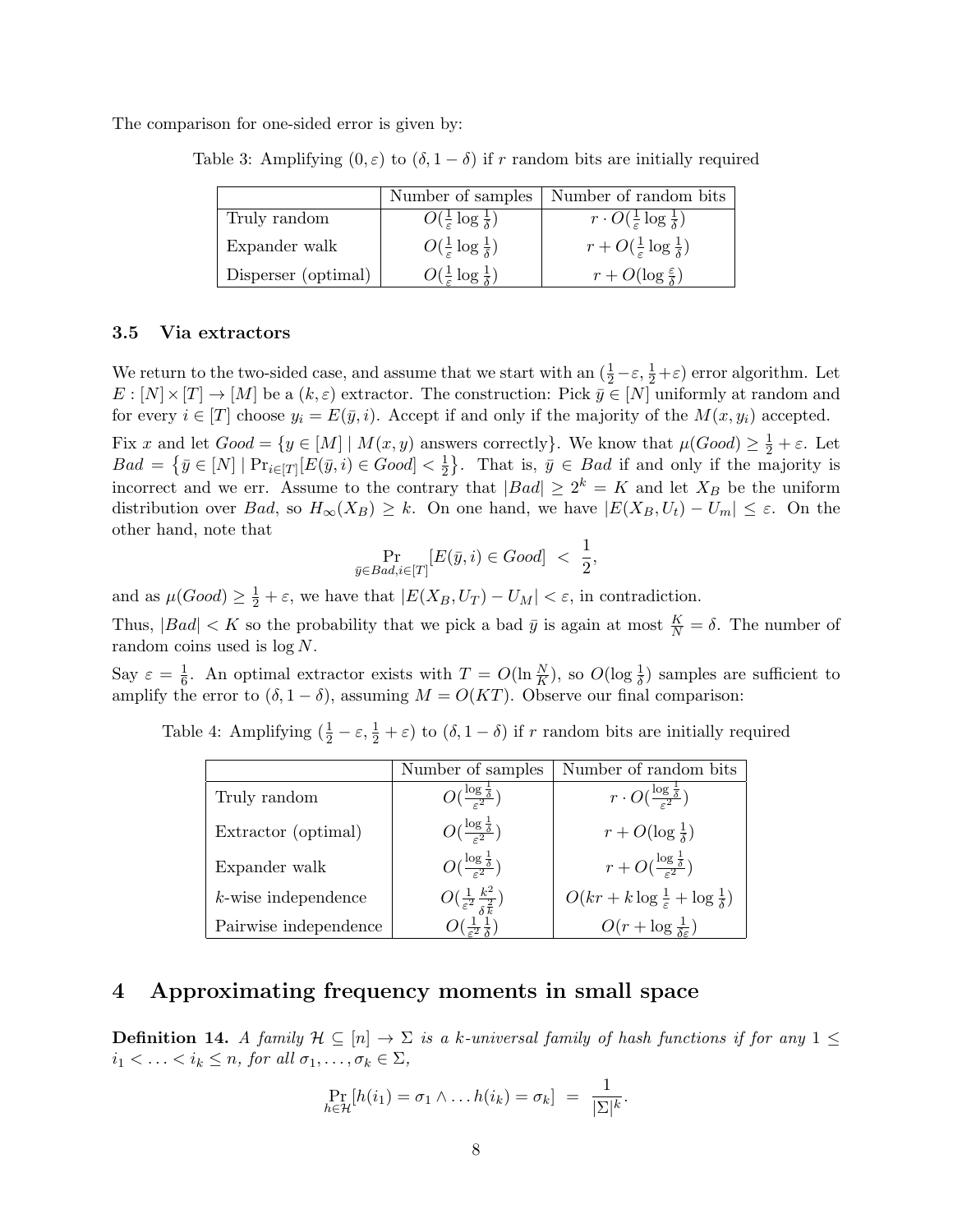Equivalently, if we define random variables n random varibles  $X_1, \ldots, X_n$  defined by uniformly sampling  $h \in \mathcal{H}$  and setting  $X_i = h(i)$ , then  $X_1, \ldots, X_n$  are k-wise independent.

Consider a "stream" of inputs  $x_1, \ldots, x_n \in \Sigma$ . For every  $a \in \Sigma$ , let  $m_a$  denote the number of times a occurs. We want to approximate  $F_2 = \sum_a m_a^2$  by allowing only a single pass over the inputs. We will achieve an arbitrary constant accuracy using  $O(\log(n|\Sigma|))$  space. The result is due to Alon, Matias and Szegedy [1].

The algorithm is as follows:

- 1. Fix a 4-universal family of hash functions  $\mathcal{H} \subseteq \Sigma \to \{-1, 1\}.$
- 2. Pick  $h_1, \ldots, h_T \in H$  for some T that we shall soon determine.
- 3. For each  $t = 1$  to T, compute  $s_t = \sum_{i=1}^n h_t(x_i)$ .
- 4. Output  $\frac{1}{T} \sum_{i=1}^{T} s_i^2$ .

The space complexity is easy. We need T counters. Each counter counts up to n, with  $O(\log n)$ bits. Each  $h \in H$  is represented by  $O(\log |\Sigma|)$  bits (why?).

We now turn to estimating the accuracy (and confidence) of this approximation method. Before we start we notice that  $s_t = \sum_{i=1}^n h_t(x_i) = \sum_a m_a h_t(a)$ . Thus, if an element appears many times the values  $h_t(x_i)$  are more correlated than the case where, say, each element appears once. Now,

$$
\mathbb{E}[s_t] = \sum_{i=1}^n \mathbb{E}[h(x_i)] = 0
$$

and due to pairwise independence,

$$
\mathbb{E}[s_t^2] = \sum_{a,b} m_a m_b \mathbb{E}[h(a)h(b)]
$$
  
= 
$$
\sum_a m_a^2 \mathbb{E}[h^2(a)] + \sum_{a \neq b} m_a m_b \mathbb{E}[h(a)] \mathbb{E}[h(b)] = \sum_a m_a^2 = F_2.
$$

This means that we use an *unbiased estimator* for  $F_2$ , i.e., a random variable whose average is correct. We are now left with estimating how concentrated is the random variable  $s_t^2$  around its mean.

Note that  $s_1, \ldots, s_T$  are independent. Let  $Y_i = s_i^2$ , and we know that  $\mathbb{E}[Y_i] = F_2$ . We want to say that  $Pr\left[\right]$ 1  $\frac{1}{T} \sum_{i=1}^{T} Y_i - F_2 \Big| \ge \varepsilon F_2 \Big]$  is small. By Chebyshev's inequality,

$$
\Pr\left[\left|\frac{1}{T}\sum_{i=1}^T Y_i - F_2\right| \ge \varepsilon T F_2\right] \le \frac{\text{Var}\left[\sum_{i=1}^T Y_i\right]}{\varepsilon^2 T^2 F_2^2} = \frac{T \text{Var}[Y_1]}{\varepsilon^2 T^2 F_2^2}.
$$

We are back to a single hash function. Computing the variance, we have

$$
Var[Y_1] = \mathbb{E}[s_1^4] - (\mathbb{E}[s_1^2])^2 = \mathbb{E}[s_1^4] - F_2^2.
$$